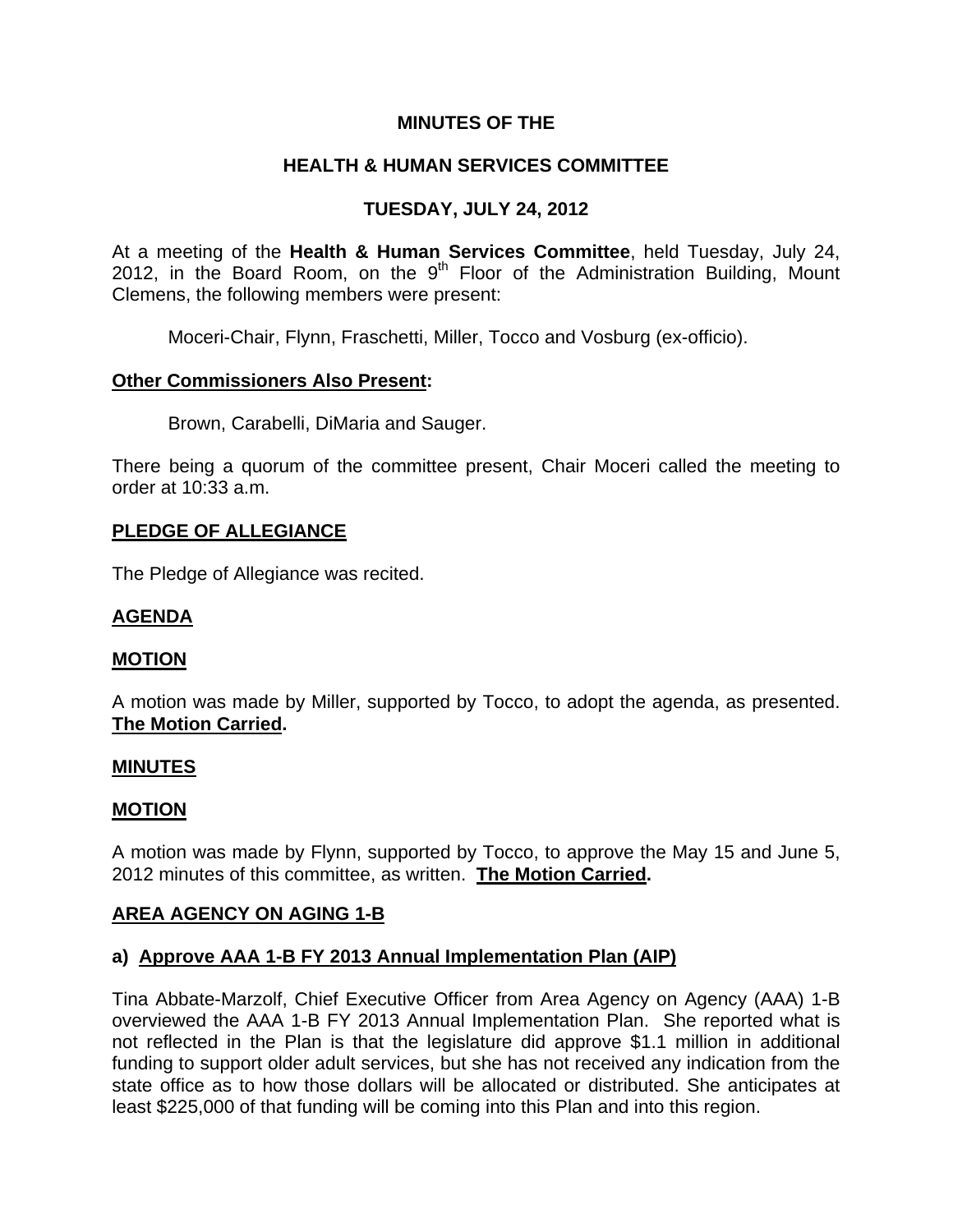The following commissioners spoke: Carabelli, Miller, Vosburg and Moceri.

# **COMMITTEE RECOMMENDATION – MOTION**

A MOTION WAS MADE BY FLYNN, SUPPORTED BY TOCCO, TO RECOMMEND THAT THE BOARD OF COMMISSIONERS APPROVE THE AREA AGENCY ON AGING 1-B FY 2013 ANNUAL IMPLEMENTATION PLAN. FURTHER, A COPY OF THIS BOARD OF COMMISSIONERS' ACTION IS DIRECTED TO BE DELIVERED FORTHWITH TO THE OFFICE OF THE COUNTY EXECUTIVE. **THE MOTION CARRIED.** 

#### **b) Adopt Resolution in Support of AAA 1-B FY 2013 AIP (offered by Board Chair on behalf of the Board)**

# **COMMITTEE RECOMMENDATION – MOTION**

A MOTION WAS MADE BY FLYNN, SUPPORTED BY TOCCO, TO RECOMMEND THAT THE BOARD OF COMMISSIONERS ADOPT A RESOLUTION APPROVING THE FY 2013 ANNUAL IMPLEMENTATION PLAN OF THE AREA AGENCY ON AGING 1-B **(OFFERED BY BOARD CHAIR ON BEHALF OF THE BOARD)**. FURTHER, A COPY OF THIS BOARD OF COMMISSIONERS' ACTION IS DIRECTED TO BE DELIVERED FORTHWITH TO THE OFFICE OF THE COUNTY EXECUTIVE. **THE MOTION CARRIED.** 

### **HEALTH**

### **a) Approve Budget Amendment in 2011/12 Health Grant Fund**

Steve Gold gave an overview of this budget amendment request which consisted of two components:

- Bioterrorism: Increase of \$20,738
- Cities Readiness Initiative: Increase of \$12,910

### **MOTION**

A motion was made by Flynn, supported by Fraschetti, to approve increases in budgeted revenues and expenditures in the 2011/12 Health Grant Fund in the net amount of \$33,648 to account for differences between the final amounts awarded and the amounts included in the 2011/2012 budget approved by the Board of Commissioners in September 2011. Further, this budget action addresses budgetary issues only. It does not constitute the Commission's approval of any County contract. If a contract requires Commission approval under the County's Contracting Policy or the County's Procurement Ordinance, such approval must be sought separately. **Forward to the August 15, 2012 meeting of the Finance Committee. The Motion Carried.**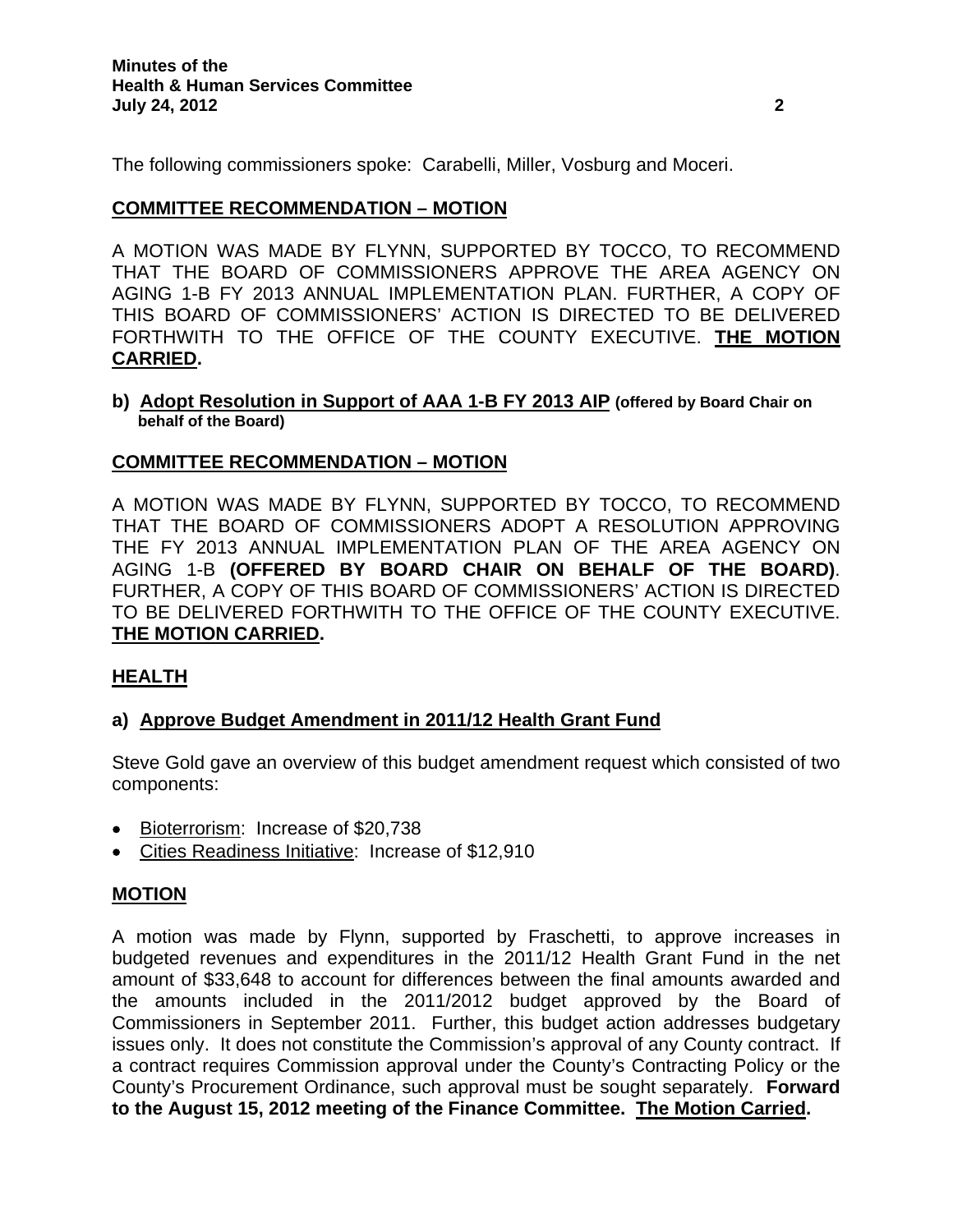# **b) Approve 2012 Budget Transfer Request / Martha T. Berry Medical Care Facility**

Jennifer Morgan gave an overview of this budget transfer request.

The following commissioner spoke: Miller.

Commissioner Miller offered the following **friendly amendment**: "In awarding this bid, that local firms shall be considered." There were no objections.

The following commissioner spoke: Moceri.

Chair Moceri offered the following **friendly amendment**: "To request the Finance Committee Chair waive this item to the July 26, 2012 Full Board meeting." There were no objections.

# **MOTION**

A motion was made by Flynn, supported by Tocco, to approve the 2012 budget transfer to decrease Supplies/Services by \$90,000 and decrease Contract Services by \$135,000 and to increase Capital Outlay by \$225,000 for Martha T. Berry Medical Care Facility with the following two amendments: In awarding this bid, that local firms shall be considered and to request the Finance Committee Chair waive this item to the July 26, 2012 Full Board meeting. Further, this budget action addresses budgetary issues only. It does not constitute the Commission's approval of any County contract. If a contract requires Commission approval under the County's Contracting Policy or the County's Procurement Ordinance, such approval must be sought separately. **The Motion Carried.** (Note: After the committee meeting, Chair Moceri spoke with Jennifer Morgan and it was  $\overline{a}$  agreed to place this item on the August 15<sup>th</sup> Finance Committee meeting agenda. Ms. Morgan informed Chair Moceri that the sprinkler system needs to be installed by August 2013.)

# **VETERANS**

# **a) Veterans' Services Department Monthly Report**

Kermit Harris was unable to attend today's committee meeting.

Pat Daniels, Chairman of the Veterans' Affairs Commission gave an overview of the Veterans' Services Department monthly report.

The following commissioners directed questions to Pat Daniels and Pete Provenzano: Flynn, Carabelli and Moceri.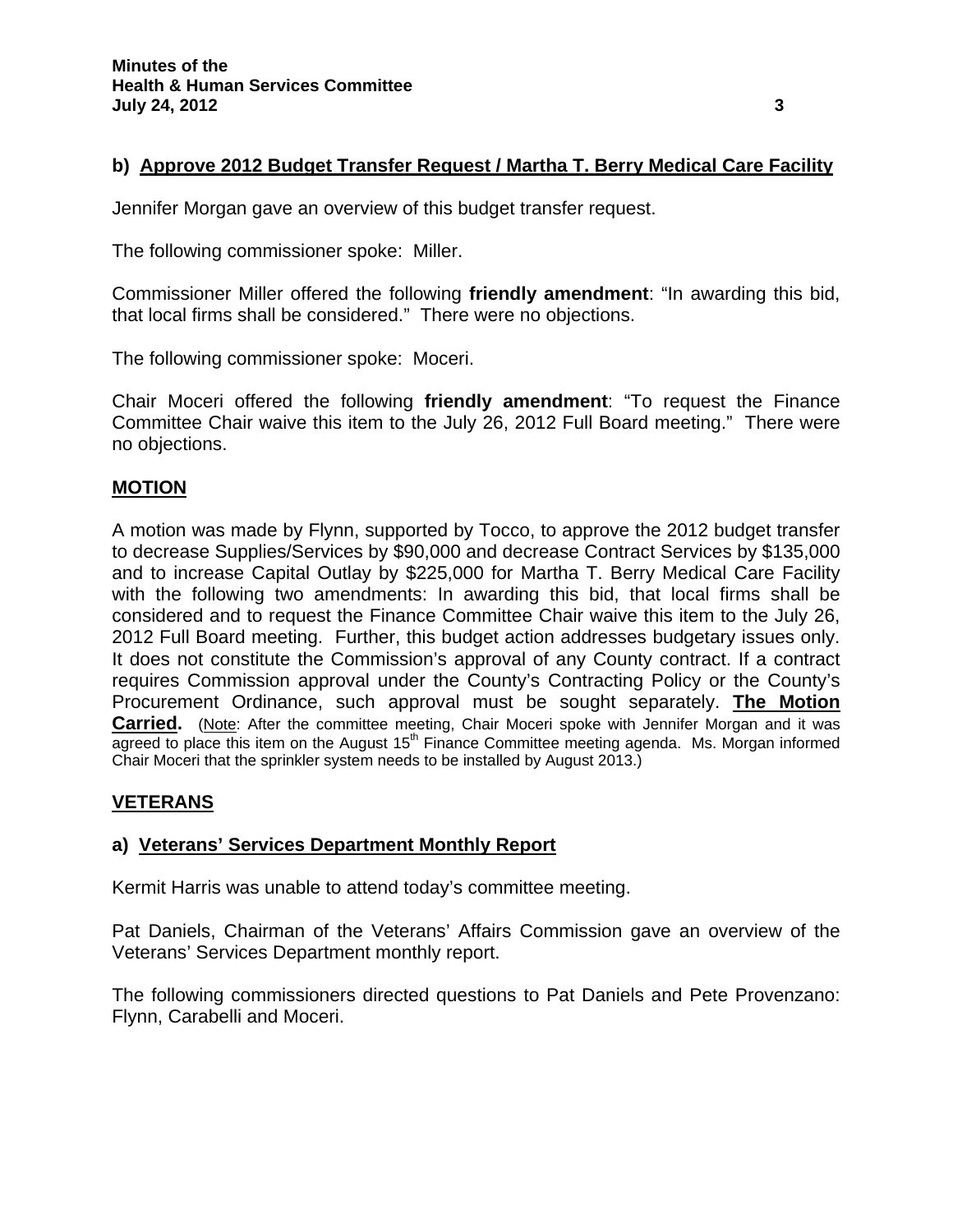# **MOTION**

A motion was made by Miller, supported by Tocco, to receive and file the monthly status report for June 2012, as submitted by Kermit Harris, Director of Veterans' Services Department. **The Motion Carried.** 

# **ADOPTION OF PROCLAMATION**

### **COMMITTEE RECOMMENDATION – MOTION**

A MOTION WAS MADE BY MILLER, SUPPORTED BY TOCCO, TO RECOMMEND THAT THE BOARD OF COMMISSIONERS ADOPT A PROCLAMATION COMMENDING THE MACOMB OAKLAND REGIONAL CENTER ON ITS 40<sup>th</sup> ANNIVERSARY **(OFFERED BY MOCERI, TOCCO AND VOSBURG ON BEHALF OF THE BOARD)**. FURTHER, A COPY OF THIS BOARD OF COMMISSIONERS' ACTION IS DIRECTED TO BE DELIVERED FORTHWITH TO THE OFFICE OF THE COUNTY EXECUTIVE. **THE MOTION CARRIED.** 

### **UPCOMING EVENTS**

### **MOTION**

A motion was made by Miller, supported by Fraschetti, to receive and file the update on upcoming events. **The Motion Carried.** 

### **OLD BUSINESS**

# **a) Receive and File Macomb Daily Article on Macomb County Seniors Department on Probation**

### **b) RFI 05-17-12 HHS DHS Incident Details RM**

Commissioner Miller moved items (a) and (b) in their entirety.

### **MOTION**

A motion was made by Miller, supported by Fraschetti, to receive and file the following: a) Macomb Daily article on Macomb County Seniors Department on Probation and b) RFI 05-17-12 HHS DHS Incident Details RM. **The Motion Carried.**